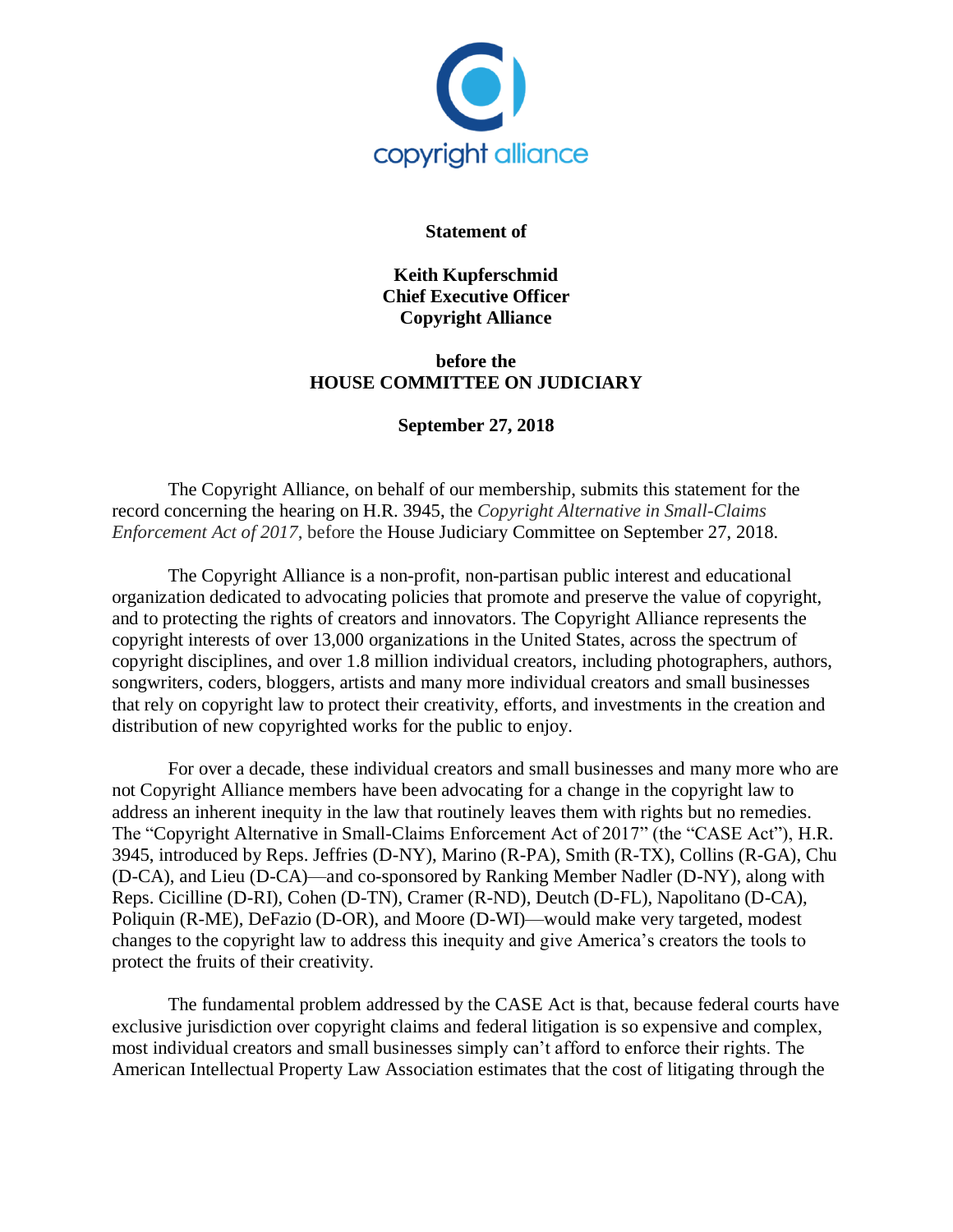appeals process averages  $$350,000$ .<sup>1</sup> Few individual creators or small businesses have this type of disposable income to spend on litigation, especially on small copyright claims where the damages are many times less than the cost of litigation.

Visual artists, authors, songwriters, bloggers, vloggers and small businesses are hurt most by the high cost of federal litigation because the value of their individual copyright claims are often too low to warrant the expense of litigation. While these financial losses may seem modest, all too often such sums represent a significant and devastating loss of income, especially since creators often experience multiple infringements at a time. The lost income could have covered business operating expenses, medical insurance premiums, tuition payments, car payments, rent and living expenses, or the cost of travel to a location where an author will research his next book or where a photographer will capture her next photo project.

Moreover, according to a survey by the American Bar Association, most attorneys won't consider taking a case if the amount at stake is less than  $$30,000$ <sup>2</sup> and federal litigation is much too complicated for any creator to undertake without the assistance of counsel.<sup>3</sup> Thus, even if an individual creator or small business wants to litigate a case, finding an attorney willing to take the case is yet another obstacle that is difficult for them to overcome. It is no wonder that the vast amount of infringements regularly go unchallenged and many creators feel disenfranchised by the copyright system. Some suspend their businesses entirely.

The CASE Act is a modest attempt to rectify these problems by creating a sensible and simple process to allow America's creators to protect themselves against copyright infringement. The bill is based on legislation recommended by the Copyright Office in a comprehensive report issued in September 2013 pursuant to a request by then-Chairman of this Committee, Lamar Smith (R-TX), and issued only after the Office solicited comments from all stakeholders during four days of public hearings and three rounds of public comment.

The bill would create a small claims tribunal within the Copyright Office called a Copyright Claims Board (CCB) comprised of three "judges"—called Officers. The CCB can hear claims of infringement, or a declaration of non-infringement; claims of misrepresentation of infringement in takedown notices under Section 512(f) of the DMCA; and counterclaims and legal and equitable defenses (like fair use). Importantly, these claims are balanced between claims that can be brought by copyright creators and owners (e.g., claims of infringement) and those that can be brought by users and alleged infringers (e.g., declaration of non-infringement, 512(f) claims and fair use and other defenses). Significantly, no internet platform that complies with the DMCA could be sued under this bill for the acts of their users.

The CASE Act creates a much less formal, cost-effective and streamlined process than exists in federal court. The use of attorneys is optional, and the process is so simplified that it is

 $\overline{a}$ 

<sup>1</sup> American Intellectual Property Law Association, *Report of the Economic Survey 2011*, at 35 (2011).

<sup>2</sup> American Bar Association, *Re : Remedies for Small Copyright Claims: Response to Notice of Inquiry*, at 7 (Oct. 19, 2012), [https://www.copyright.gov/docs/smallclaims/comments/noi\\_10112012/ABA\\_IPL.pdf.](https://www.copyright.gov/docs/smallclaims/comments/noi_10112012/ABA_IPL.pdf)

<sup>&</sup>lt;sup>3</sup> This is also problematic for small businesses because corporate entities are not permitted to appear in federal court without legal counsel.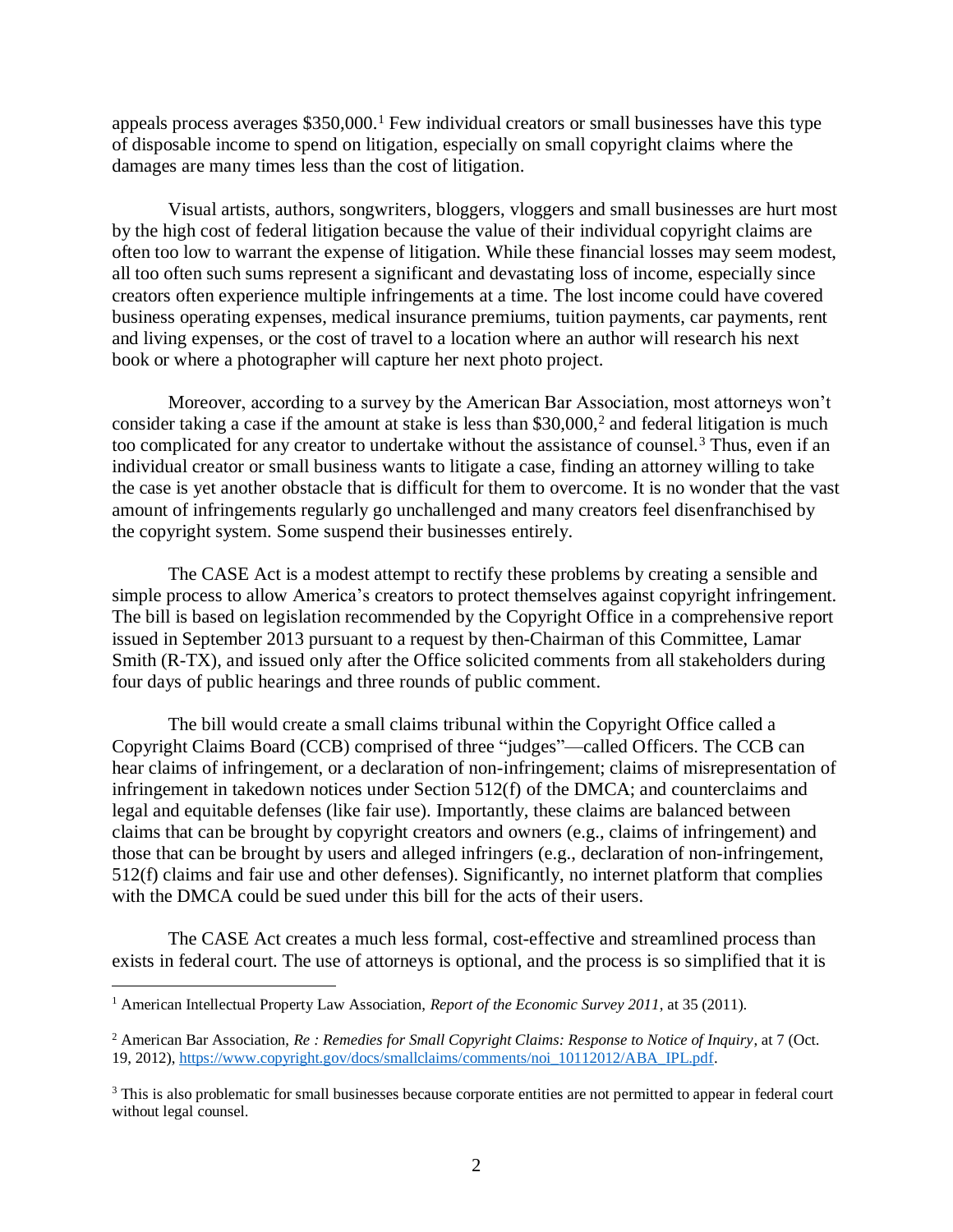unnecessary to retain counsel. If a party feels the need for legal representation, the bill allows them to use a lawyer or law students (supervised by a licensed attorney). In-person appearances before the CCB are not required—in fact, proceedings will usually be conducted electronically, so neither party would need to travel to Washington DC to support their claims or defenses. Discovery would be extremely limited to make it simpler and less costly to bring or defend a copyright infringement case.

The most important feature of the bill is that it's completely optional. If a party doesn't want to initiate or defend a copyright case before the board, she can opt *not to participate* in the process. To the extent anyone has any concerns with the bill, the fact that participation is optional should address most, if not all, of them.

Another very important feature of the bill is that, in contrast to federal court litigation, the CASE Act dramatically limits an alleged infringer's financial exposure by capping potential damages and insulating them from attorney fee awards (unless they act in bad faith). Specifically, the bill provides that statutory damages per work infringed cannot exceed \$15,000—a limit for infringers that is exponentially lower than the \$150,000 recovery that is permitted under existing law. The bill also provides that the CCB cannot award a total of more than \$30,000 in damages in any one case, which is very different than federal court where there is no cap at all. Importantly, the availability of these statutory damages is essential in the small claims context given the difficulties of proving actual damages due to limited discovery rules and the fact that a party is not required to be represented by counsel. Lastly, unlike in federal court, the CASE Act prohibits the CCB from issuing injunctions.

The bill stipulates that the three Officers are appointed and removable by the Librarian of Congress. Importantly, it further stipulates that two of the three Officers must have experience representing or presiding over a diversity of copyright interests, *including* those of both owners and users of copyrighted works. The bill also requires that the Officers follow judicial precedent when deciding a case, but clearly states that CCB determinations do not create legal precedent. Where there is conflicting judicial precedent among the courts, the bill provides that the CCB should follow the law of the federal jurisdiction where the case could have been brought. If the case could have been brought in more than one jurisdiction, the CCB must follow the precedent of the jurisdiction with the most significant ties to the case.

While some level of judicial review of CCB decisions is appropriate, allowing CCB decisions to be subject to extensive, overly broad judicial review in federal court would undermine the very purpose of the bill and destroy the effectiveness of the CASE Act. It would enable respondents to re-litigate their case in the very same federal courts that the claimants could not afford in the first place. To prevent this result, the CASE Act tracks the judicial review provisions of the Federal Arbitration Act. It permits a party to challenge the enforceability of the CCB decision because of fraud, misconduct, or on similar grounds. As the Copyright Office noted in its 2013 small claims report, the bill tracks Supreme Court precedent that provides that "*the U.S. Constitution does not require states to provide appellate review as a matter of due process. States therefore may prescribe procedures for and place conditions upon the right to appeal, or decline to provide for appellate review." See National Union of M. C. & S. v. Arnold*, 348 U.S. 37, 43 (1954) (emphasis added).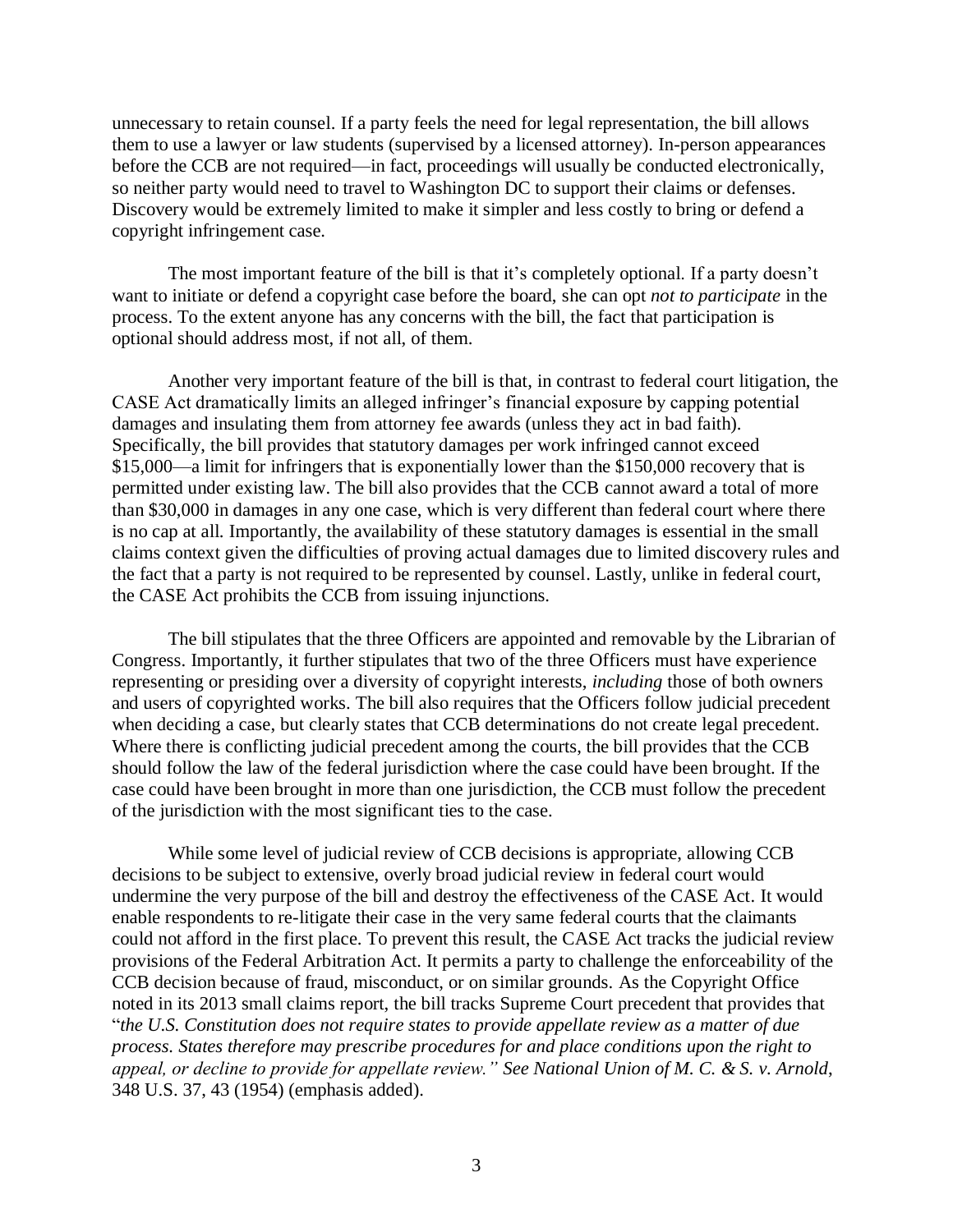The bill also contains a number of provisions designed to help prevent default judgments, including, under certain circumstances, extending the time allowed for opting out, and allowing a federal court to vacate a default judgment on the basis of "excusable neglect." This approach is designed to be consistent with existing constitutional norms.

To ensure that the CCB proceedings are not subject to abuse, the CASE Act includes provisions discouraging frivolous and bad faith claims, counterclaims and defenses by imposing fees on "bad actors," and barring repeat offenders from using the tribunal for a year. It also provides for a review of all claims by a CCB Officer for compliance with CCB regulations before being served on the other party and gives them the discretion to dismiss a case for good cause if it finds that the claim is "unsuitable for determination" by the Board or exceeds its competence.

Passage of the CASE Act is also likely to result in an increase in copyright compliance and a decrease in copyright litigation. Since individual creators and small businesses would be on a more level playing field with infringers, they will be encouraged to license the work resulting in a rejuvenation of the copyright system. And more settlements will likely occur because it may be more appealing than ligation even at this simplified level. This was the case in the UK, where out-of-court settlements increased after its small-claims legislation was enacted.

Since filing a registration application is required to bring a case before the CCB and because fewer creators and copyright owners will feel disenfranchised by the copyright system if the CASE Act is enacted, one ancillary benefit of the CASE Act is that we are also likely to see an increase in copyright registrations. Many creators now feel disenfranchised by the copyright system and have stopped registering their works with the U.S. Copyright Office because it does not make sense to spend the money on registration when they cannot enforce those registered copyrighted works in court.<sup>4</sup> When a group as large as this stops registering, it harms: (i) the Library of Congress, because it is no longer getting deposits for their collections through the copyright registration system; (ii) the U.S. Copyright Office, because they are not getting the revenue from the application filing fees that would have been collected had these creators routinely registered their works; and (iii) researchers, historians, archivists, potential licensees and the public, because the U.S. Copyright Office ownership database is incomplete and inaccurate (which exacerbates the orphan work problem).<sup>5</sup>

The CASE Act will help restore America's creators' faith in the copyright system and remedy the damage that is being done to the economy due to the breakdown of the licensing model that supports small businesses and individual creators. In turn, this may lead to increase in registrations that would result in more deposits for the Library of Congress's collections; more revenue for the U.S. Copyright Office (and less money that Congress would need to appropriate

 $\overline{a}$ 

<sup>&</sup>lt;sup>4</sup> In a recent survey we conducted, of those survey respondents who have not filed a copyright registration application within the last 5 years (37%), 24% said they have not done so because "It's not worth it since I can't afford to sue for infringement anyway." Copyright Alliance, Copyright Registration Fee Survey (2018).

<sup>5</sup> A decrease in registrations by these individual creators and small businesses will mean that the public record and Library's collections will predominantly and disproportionately reflect the contributions of corporate entities who can afford to the high cost of federal court.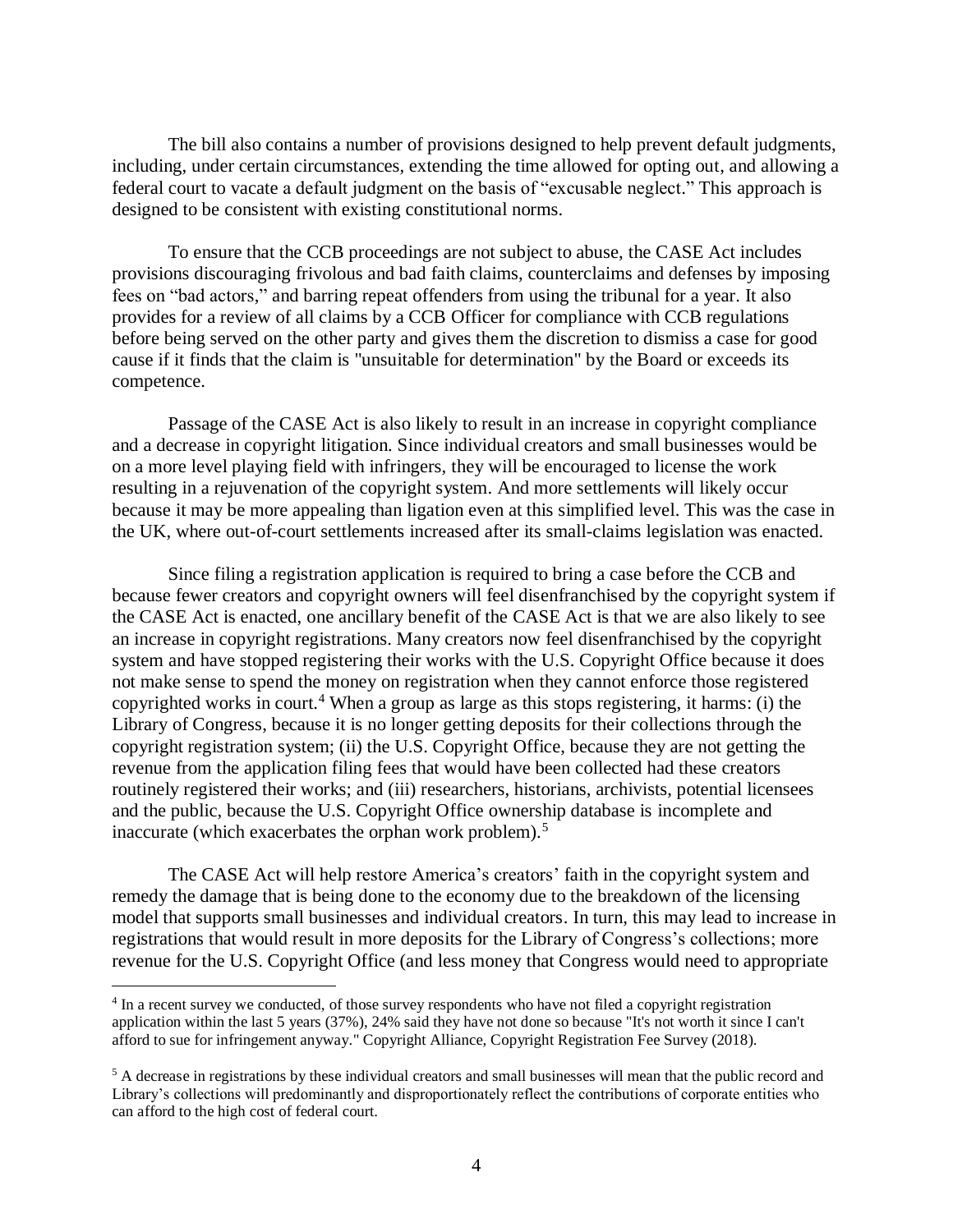to the Office); and more comprehensive data for the public to access in U.S. Copyright Office database.

The CASE Act is a legislative priority for hundreds of thousands of photographers, illustrators, graphic artists, songwriters, and authors, as well as a new generation of creators including bloggers and YouTubers across the country. In addition to the Copyright Alliance, some of those who support the bill as introduced include: American Photographic Artists (APA); American Society for Collective Rights Licensing (ASCRL), American Society of Media Photographers (ASMP), The Authors Guild, Digital Media Licensing Association (DMLA), Graphic Artists Guild, National Press Photographers Association (NPPA), North American Nature Photographers Association (NANPA), Professional Photographers of America (PPA), and Songwriters Guild of America.

As these individuals and groups urged members of this Committee to take up the CASE Act, we became aware that some groups, including the Internet Association (IA) and the Computer and Communications Industry Association (CCIA), had a few concerns regarding H.R. 3945. In an effort to get the bill passed *this year*, we participated in negotiation sessions with IA and CCIA that were presided over by Rep. Jeffries and his staff earlier this year. We listened to their concerns and drafted language to address virtually all of them—even though we thought most of the concerns were unfounded and changes to the bill were unnecessary. The only changes we did not incorporate were ones we thought were counter to the fundamental premise of the bill and that would destroy its effectiveness. The resulting draft, which is referred to as the "discussion draft," incorporates numerous changes intended to address these groups' concerns with the understanding that *if we agreed to these changes* IA and CCIA would be supportive of the CASE Act, or at the very least neutral.

We heard concerns about the opt-out nature of the system, and the possibility of inadvertent default judgements—for example, as a result of a misdirected notice. We disagreed. The bill already included various protections against default judgments, including the ability to challenge a default judgment based on excusable neglect. Nevertheless, we included new language in the discussion draft that would (i) extend the opt-out period from 30 days to 60 days; (ii) add a second notice to be served on the respondent—this one to be sent from the Copyright Office; (iii) add a preemptive "blanket" opt-out provision that would allow anyone to simply file a notice with the Copyright Office that would exempt them from the small claims system; and (iv) add a provision allowing companies to designate a service agent to receive notice to ensure that notice was sent to the correct person and place.

We heard concerns that so-called "copyright trolls" might abuse the small claims system. We disagreed with this concern on principle and in substance. As a threshold matter, the small claims process is designed to disarm copyright trolls of their most effective weapon: the high cost of litigation that they seek to exploit in order to leverage settlements in small cases. Various safeguards were also already included in the bill as introduced—e.g., the ability of the CCB to dismiss a claim for good cause that it finds "unsuitable for determination" by the Board, and to award attorneys' fees of up to \$5,000 when claims are brought in bad faith, along with the optional nature of the system which allows any party to opt out of a proceeding for any reason, including if they think the claim is unwarranted or frivolous. Nevertheless, we included language